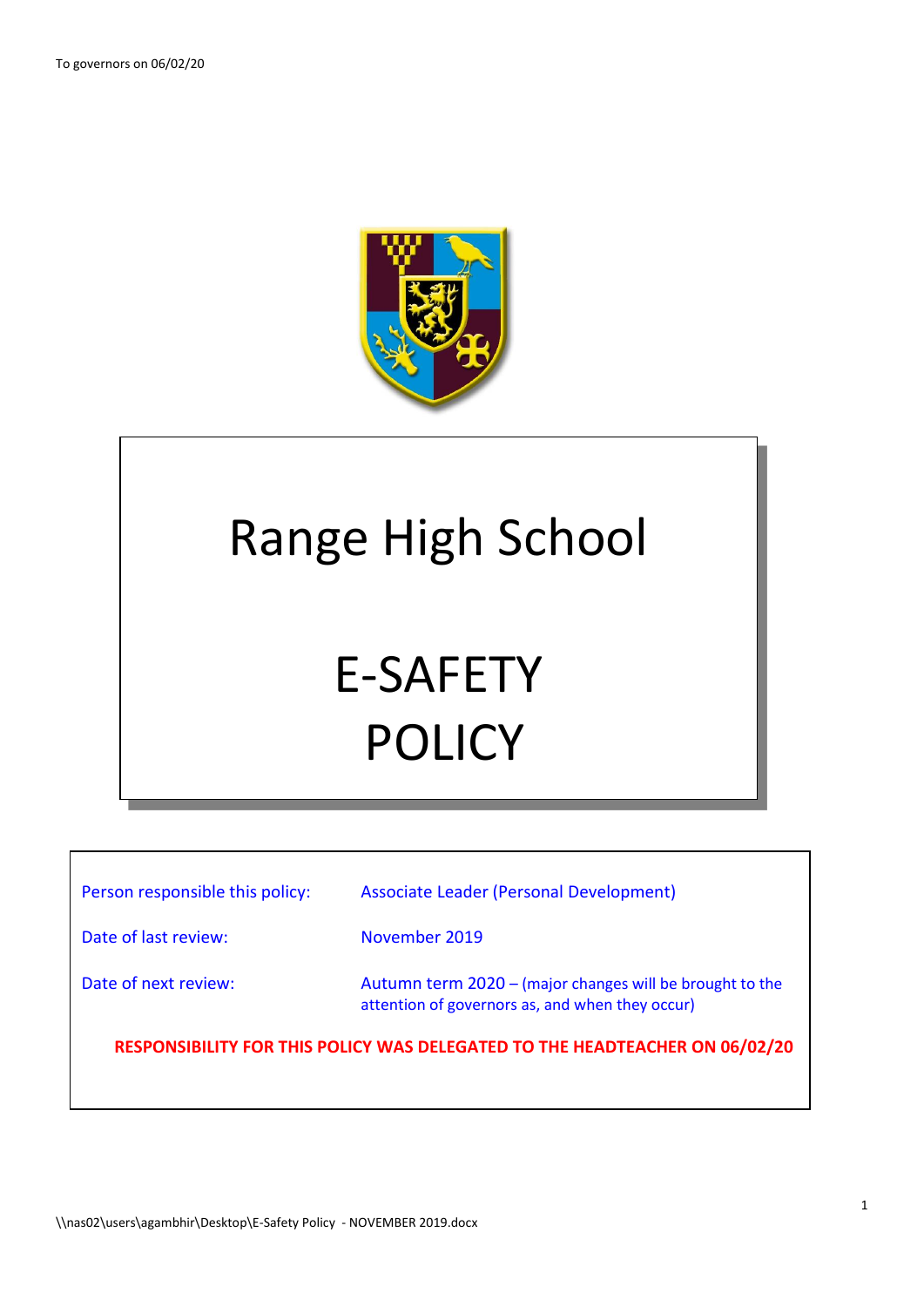## **General Information**

| Governors: | This section will be reviewed annually by the full governing body |
|------------|-------------------------------------------------------------------|
|            | Headteacher: Mr M McGarry                                         |

- SLT: Mr D Cregeen Associate Leader Personal Development
- SMT: CAL Computing + E-Safety Lead (RC)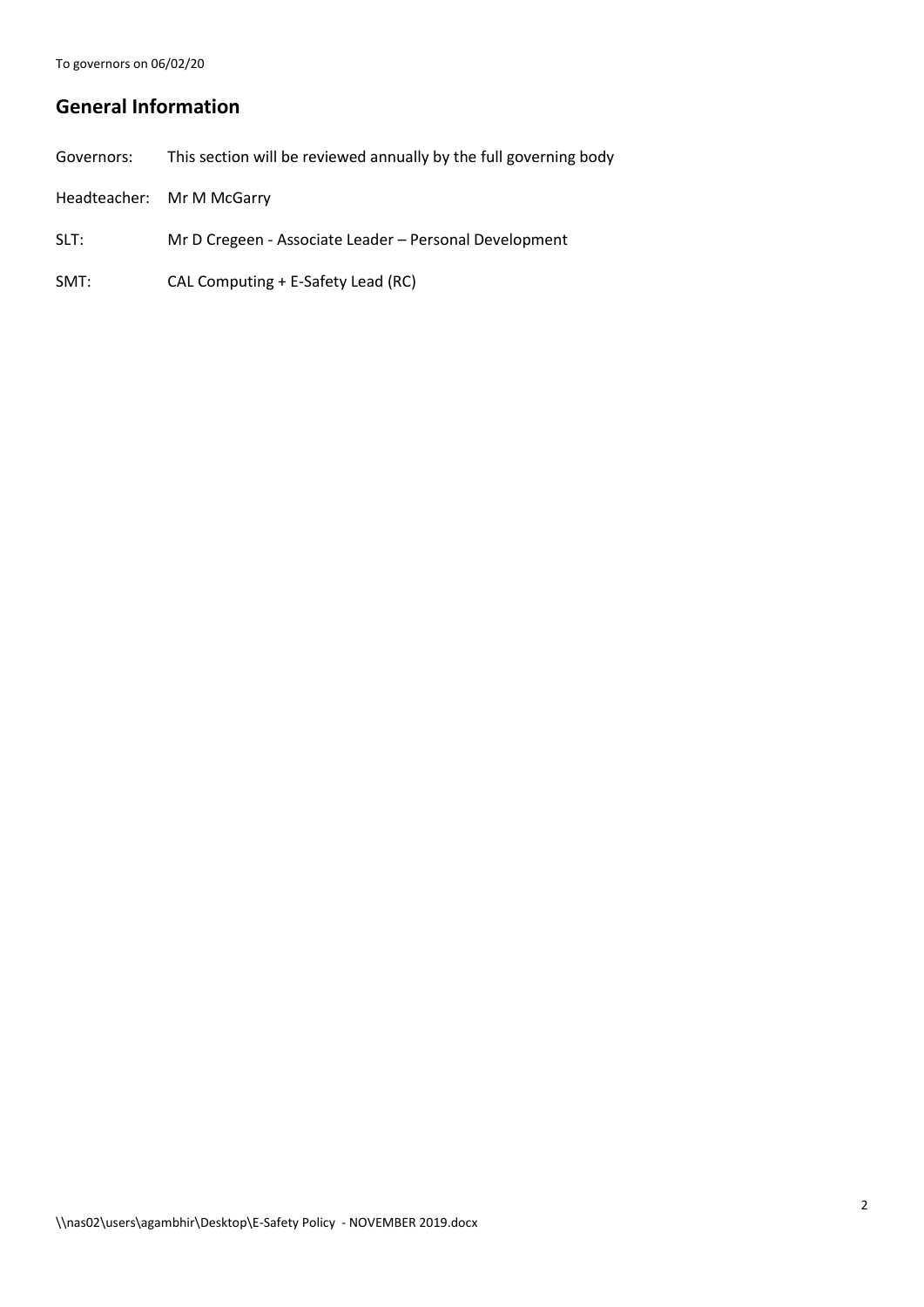To governors on 06/02/20 **Contents**

- Policy Statement
- Definitions of Misuse
- Safe Use of Technology
- Roles and Responsibilities
- E-safety in the Curriculum
- Support from Parents/Carers
- Responsibilities of Pupils
- **Complaints**
- Reviewing our Policy
- Appendix A: Acceptable Use Policy (Pupils)
- Appendix B: Acceptable Use Policy (Staff)
- Appendix C: Home Access to SIMS Protocol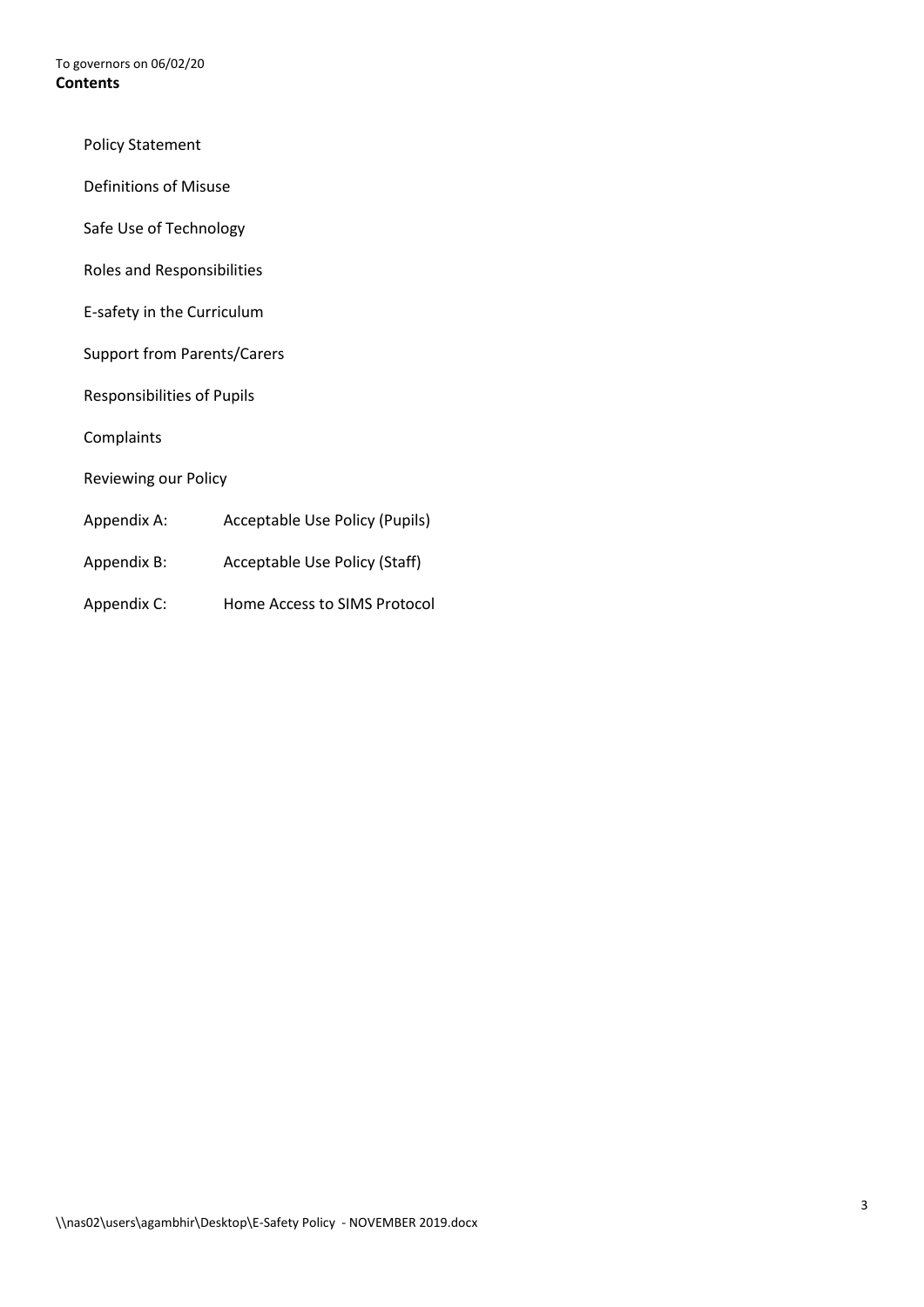## **Principles**

- 1. The e-safety section covers the safe use of Information Communication Technology (ICT) both inside school such as using the computer network (including the school Wi-Fi) and outside school such as accessing the VLE, ClassCharts, SIMS, school emails or the school website from home.
- 2. We at Range High School believe that ICT is an essential resource to support teaching and learning, as well as playing an important role in the everyday lives of young people and adults. We also believe that it is important to build in the use of these technologies in order to provide our pupils with the skills to access life-long learning and employment
- 3. We also recognise that such technology can also be misused (see Section Two)
- 4. We acknowledge Range High School has a responsibility to educate our pupils and staff about e-Safety issues; teaching them the appropriate behaviours and critical thinking skills to enable them to remain both safe and legal when using the internet and related technologies, in and beyond the context of the classroom (see Section Three)
- 5. We will educate our pupils, staff and families about possible misuse and will provide education, infrastructure and processes which support safe use of a variety of technologies
- 6. We will designate specific roles and responsibilities (see Section Four)
- 7. We will provide a discrete Computer Science curriculum which addresses these issues (see Section Five)
- 8. We will engage the support of families in this work (see Section Six)
- 9. We will have a defined complaints procedure for e-safety (see Section Eight)
- 10. We will require all users to agree to the AUP (see Appendix A and B)
- 11. We will require all staff to agree to the Home Access to SIMS Protocol (see Appendix C)
- 12. We will review our policy annually (see Section Nine)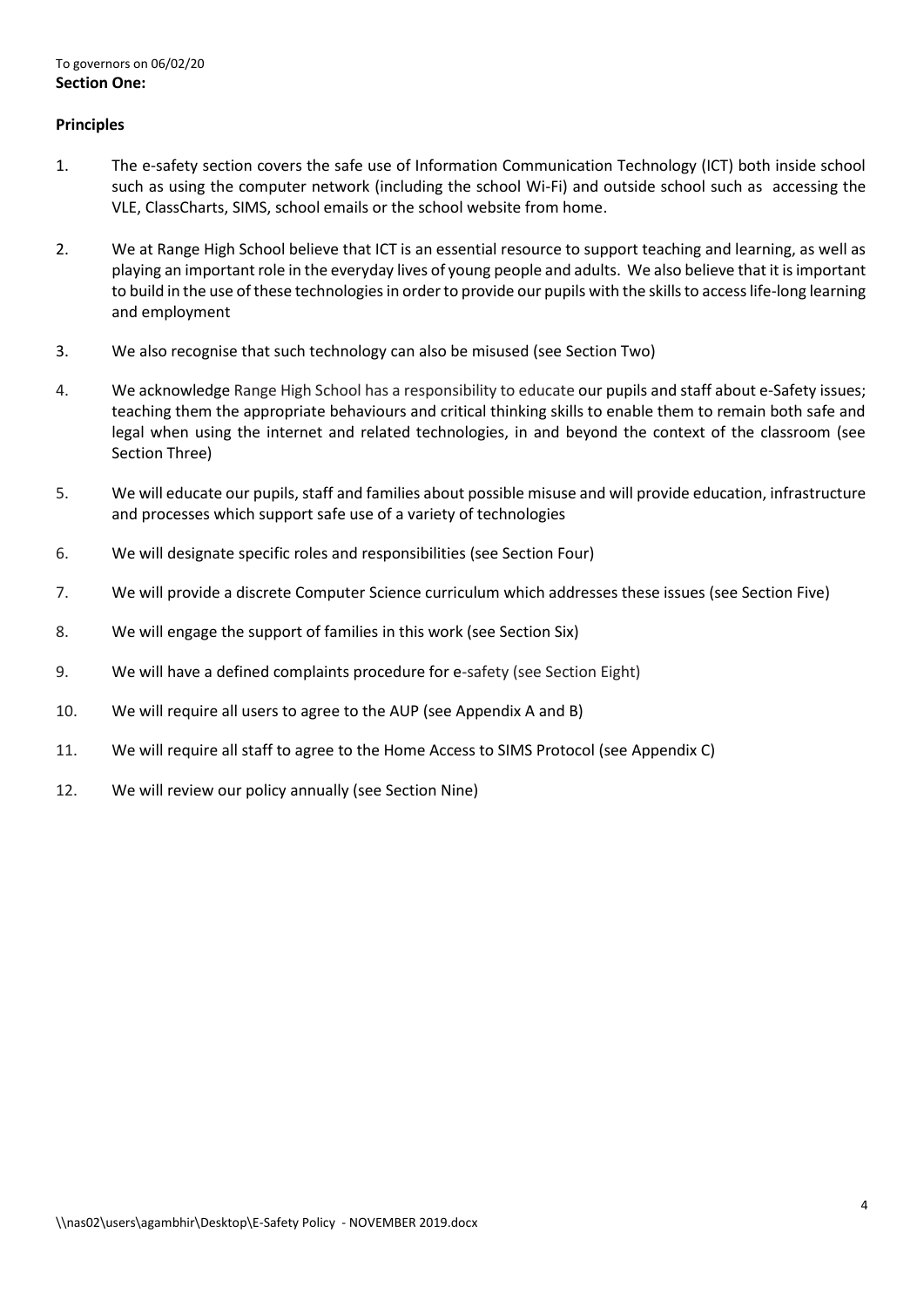## **Definitions of Misuse**

Misuse refers to the use of technology that is excessive or problematic and to the detriment of the user, the recipient, those around them and/or third parties that are not directly involved but who may be affected by it.

For example:

- Sending unwelcome text messages that are threatening or cause discomfort to others
- Taking pictures or filming of others which are then used to bully others or to make others feel threatened or embarrassed with pictures/video sent to other people.
- Making phone calls that include silent calls or abusive messages. Sometimes the bullied person's phone is stolen and used to harass others, who then think the phone owner is responsible. As with all mobile phone bullying, the perpetrators often disguise their numbers, sometimes using someone else's phone to avoid being identified
- Using email to send bullying or threatening messages, often using a pseudonym for anonymity or using someone else's name to pin the blame on them
- Chat room bullying involves sending menacing or upsetting responses to others when they are in a web-based chat room
- Bullying through instant messaging (IM) is an Internet-based form of bullying where children and young people are send unpleasant messages as they conduct real-time conversations online, (i.e. Snapchat, Facebook Messenger, Whatsapp)
- Bullying via websites includes the use of defamatory blogs (web logs), personal websites and online personal polling sites.

## **Section Three:**

## **Safe Use of Technology**

We will educate our pupils, staff and families to use the following technologies appropriately in the following manner:

## *Email:*

- The school gives all students and staff their own e-mail account to use for all school business as a work based tool. This is to minimise the risk of receiving unsolicited or malicious e-mails and avoids the risk of personal profile information being revealed
- Under no circumstances should staff contact pupils, parents or conduct any school business using personal email addresses
- Pupils may only use school approved accounts on the school system and only under direct teacher supervision for educational purposes
- Pupils must immediately tell a teacher/ trusted adult if they receive an offensive e-mail
- Staff must inform a senior member of staff if they receive an offensive e-mail
- Pupils are introduced to e-mail as part of their Computer Science curriculum in 7.1 and 8.1 Schemes of Work.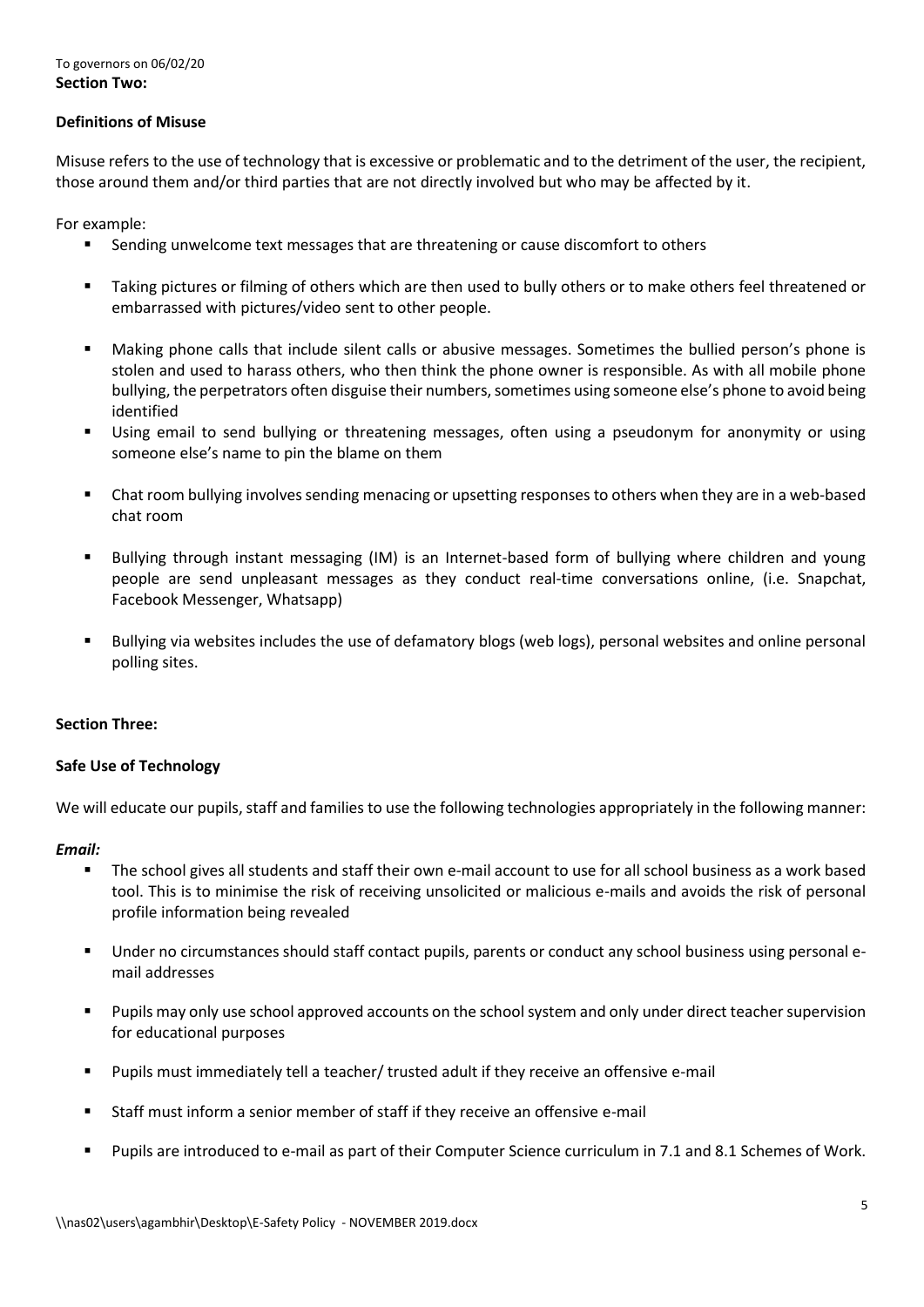- However staff choose to access their school e-mail, whether using a computer in school, a school device outside of school or on non-school hardware devices, the same school e-safety policy apply.
- Staff and pupils should be aware that a log of all emails that are sent, received and forwarded are kept forever by gMail, even if they are deleted.

## *Internet Access:*

- The school has students who will have supervised access to Internet resources (where reasonable) through the school's fixed internet technology and firewall security
- **EXECT:** Staff will preview any recommended sites before use by students
- If Internet research is set for homework, specific sites will be suggested that have previously been checked by the teacher. It is advised that parents recheck these sites and supervise this work
- The school's policy on the use of mobile phones in school is that they should not be seen or heard. However, students may be allowed, under controlled conditions supervised by staff to access their phone for short periods of time to complete a task, such as checking their ClassCharts app.
- Staff and pupils should be aware that all files that are stored on the VLE or on their Google Drive account are kept forever by Google, even if they are deleted.

## *Social Networking:*

Social networking sites, if used responsibly can provide easy to use, creative, collaborative and free facilities. However, it is important to recognise that there are issues regarding the appropriateness of some content, contact, culture commercialism and the safeguarding issues that such sites pose.

- At present, the school endeavours to deny access to social networking sites to pupils within school apart from students who study BTEC IT Level 3 Information Technology. As part of their course, students will be allowed, with permission from their parents and under supervised controlled conditions with their teacher, to access Facebook to carry out the work necessary to complete the qualification. Some staff members may have access to social networking sites to promote activities carried out in school.
- All pupils are advised to be cautious about the information given by others on sites, for example users not being who they say they are
- Pupils are taught to avoid placing images of themselves (or details within images that could give background details) on such sites and to consider the appropriateness of any images they post due to the difficulty of removing an image once online
- Pupils are always reminded to avoid giving out personal details on such sites which may identify them or where they are (full name, address, mobile/ home phone numbers, school details, IM/ email address, specific hobbies/ interests)
- Our pupils are advised to set and maintain profiles on such sites to maximum privacy and deny access to unknown individuals. Pupils are also advised to check their profile privacy settings on a regular basis to ensure their settings are still set to maximum following updates from the provider.
- Pupils are encouraged to be wary about publishing specific and detailed private thoughts online
- Our pupils are asked to report any incidents of bullying to the school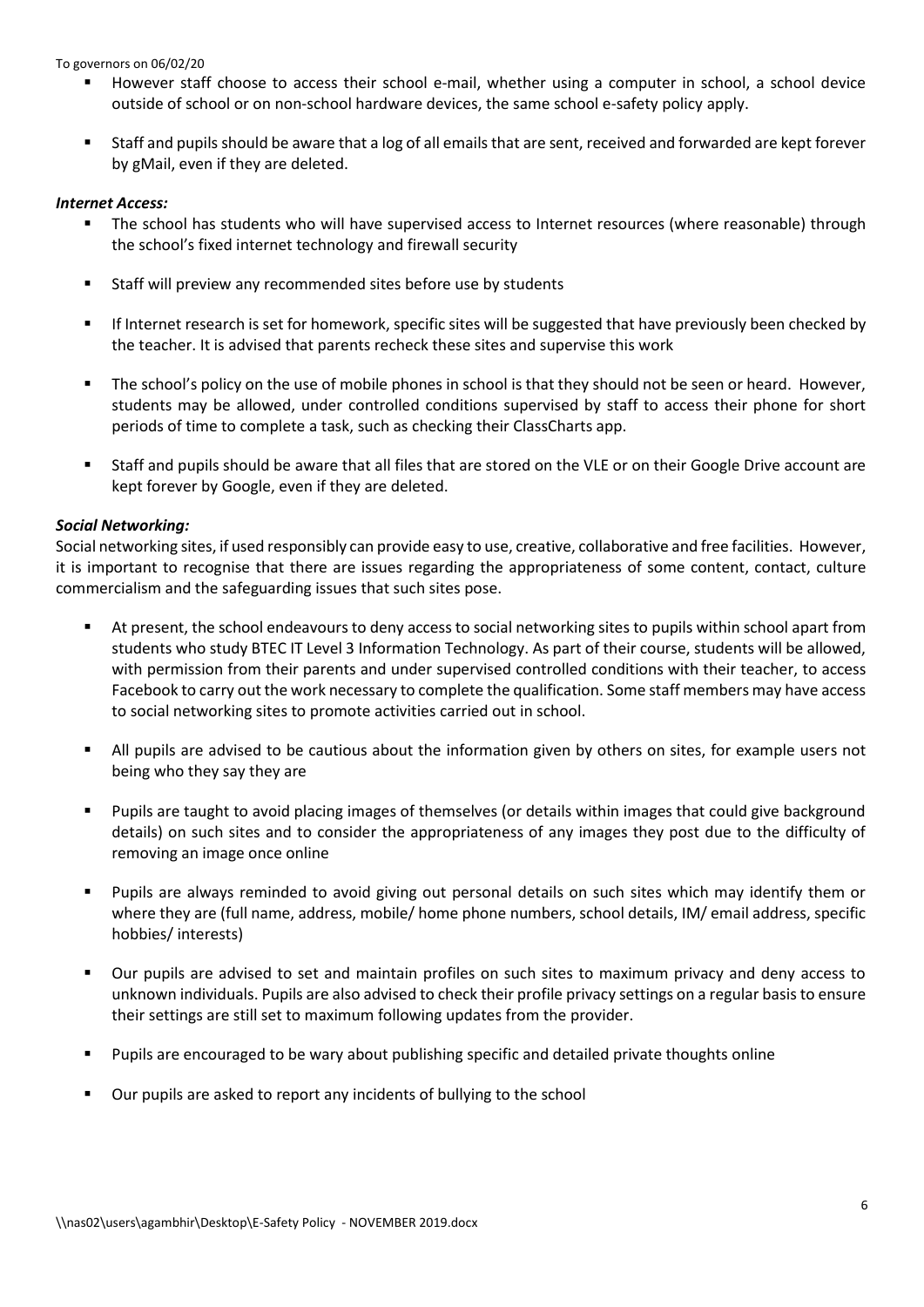## To governors on 06/02/20 *Monitoring and Filtering*

The school uses a firewall called Smoothwall. This will monitor all incoming and outgoing transmission. Smoothwall has a database of millions of known websites and places each website into a category. The school blocks access to websites by category, such as websites that contain pornography, gambling or criminal activity.

All websites that are shown to staff or pupils have to be approved by the firewall. If the website is in a blocked category it is not shown and a log of this is kept. Serious offences are forwarded to the head of Computer Science / David Cregeen / Heads of House / Head Teacher.

If a website is not blocked then additional checks are carried out by the firewall. Each website:

- Is given a category which is compared against the Smoothwall database. If they are different it is then blocked based on the Smoothwall block settings
- Is given a rating and anything over 2 out of 5 is blocked
- Is checked against our own internal blocked list

If a website passes all of these then the website is shown.

The school acknowledges that whilst filtering and monitoring is an important part of schools online safety responsibilities, it is only one part of our role. Children and adults are likely to have access to systems external to the school control, such as mobile phones and other internet enabled devices and technology 3 & 4G data.

As part of student's e-Safety curriculum, they are taught about 3 & 4G networks. Students are taught about different apps that make use of their location, the dangers of sharing their location from their devices and how to turn this setting off.

The e-safety officer delivers yearly parental e-safety update evenings. Parents are given information about how they can monitor their child's activities on their devices and how to open up conversations with their child about their online activities which are often difficult to track outside of the home Wi-Fi.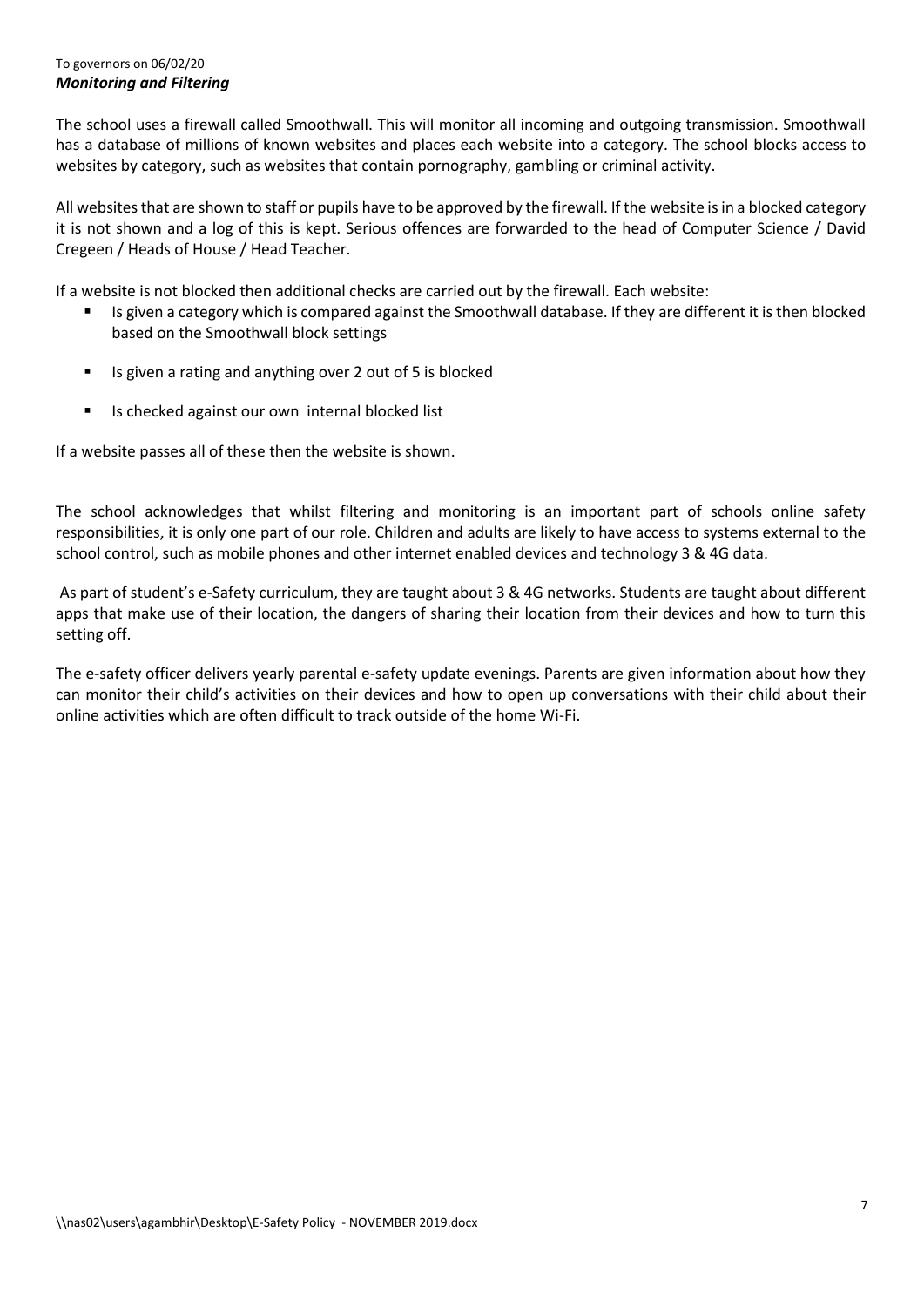## **Roles and Responsibilities**

We will ensure that designated staff in school have designated responsibilities with regard to e-safety. These roles and responsibilities are detailed below.

## **E-Safety Coordinator:**

Our school's **e-Safety Coordinator** is Rob Cadwell. He has responsibility for:

- Developing an e-safe culture under the direction of the leadership team.
- Acting as a key point of contact on all e-safety issues.
- Raising awareness and understanding of e-safety to all stakeholders, including parents and carers.
- Embedding e-safety in staff training, continuing professional development and across the curriculum and learning activities.
- Maintaining an e-safety incident log and reporting on issues.
- **Understanding the relevant legislation.**
- **EXECT** Liaising with the local authority and other agencies as appropriate.
- Reviewing and updating e-safety policies and procedures regularly.

## **CEOP Ambassador:**

Our **Child Exploitation and Online Protection** (**CEOP) ambassador** is Rob Cadwell. CEOP is a Government law enforcement agency focusing on child protection particularly online protection. Rob Cadwell has completed the CEOP 'Thinkuknow' Training programme to understand how young people use new technologies such as the internet and mobile phones. He also attended the CEOP ambassador course to understand how offenders use this technology to groom young people. He continues to read and act upon updates from CEOP. His main responsibility is therefore to help and advice members of staff regarding new technologies and their risks. He also has responsibility for:

- Attending training sessions and refresher courses (especially those held by CEOP) and other professional body providers.
- Ensuring e-safety is included in Computer Science schemes of work and updated regularly to take into account new technologies as they are developed and to liaise with the PHSE Co-ordinator to ensure continuity.

## **All Staff:**

All teachers are responsible for promoting and supporting safe behaviours in their classrooms and following e-Safety procedures. Central to this is fostering a 'No Blame' culture so pupils feel able to report any bullying, abuse or inappropriate materials. Staff should report any concerns to the e-safety coordinator (Rob Cadwell) immediately.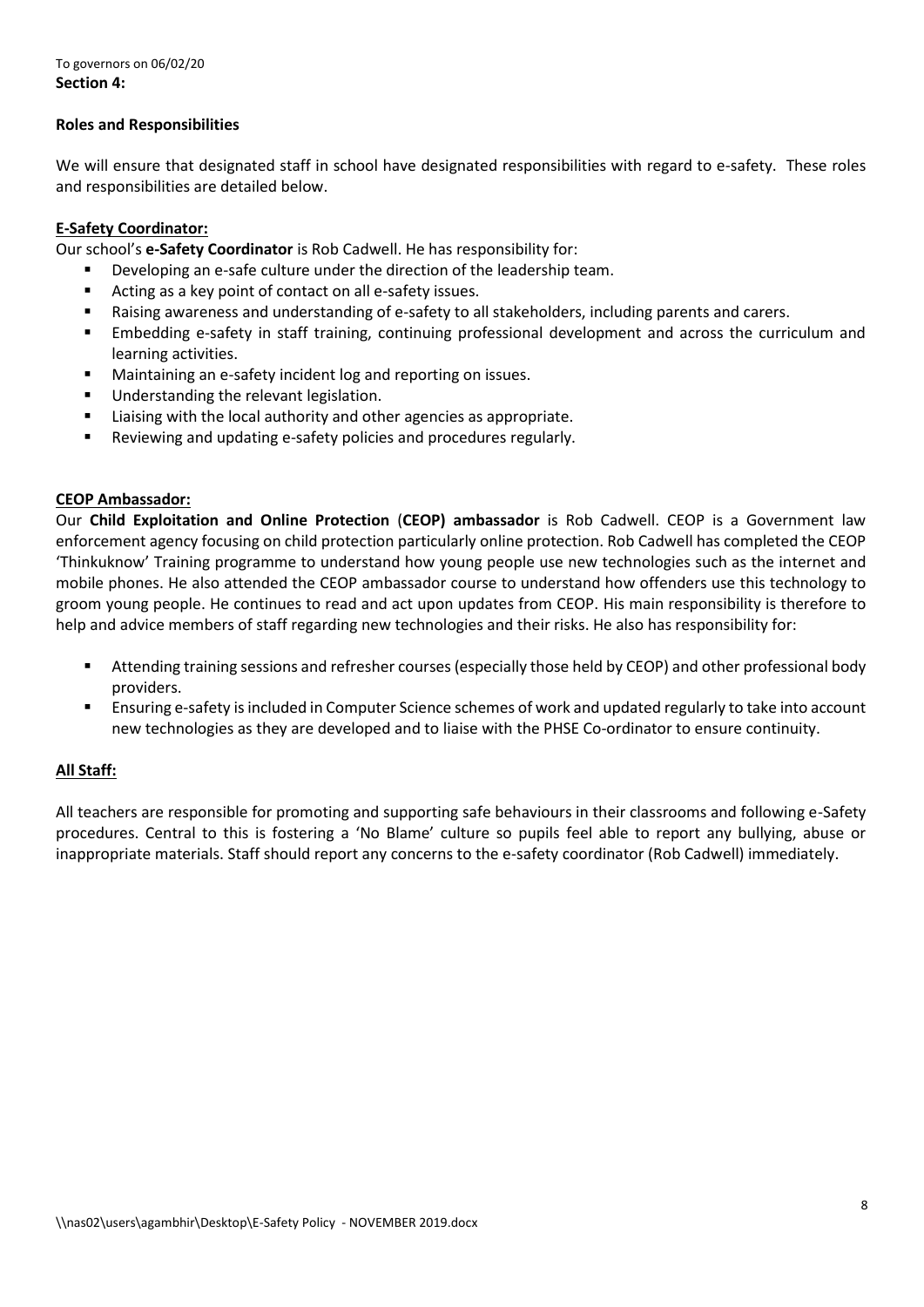## **E-Safety in the Curriculum**

We believe it is essential for e-Safety guidance to be given to the pupils on a regular and meaningful basis. E-Safety is embedded within our curriculum and we continually look for new opportunities to promote e-Safety.

- The school has a framework for teaching internet skills in Computer Science/ PSHE lessons. Our CEOP ambassador (Rob Cadwell) has produced a range of teaching resources to promote e-safety. All e-safety training materials are located here **S: Drive / Staff / Computer Science / Other / E-Safety.**
- Online Safety will be taught discretely in Computer Science lessons across Years 7-9. This will largely be **factual** and will allow students to develop their **knowledge** of online safety issues.
- Online Safety will also be covered across Years 7-13 in PHSE. This will largely be **discussion based** which will allow students to discuss the **impacts & consequences** of their actions online.
- The content is phased and is relevant to specific year groups. The themes are as follows:
	- o Year 7 **Aggression** (bullying, harassment, stalking, violence, hateful content)
	- o Year 8 **Commercial** (Tracking, harvesting personal information, phishing, spam, spim, illegal downloading, hacking, viruses, gambling, scams)
	- o Year 9-10 **Sexual** (meeting strangers, grooming, pornographic/unwelcome sexual content, sexting, laws).
	- o Years 10-13 **Values** (self-harm, unwelcome persuasions, bias, racism, misleading information, health and wellbeing, protecting your future).
- Educating pupils on the dangers of technologies that maybe encountered outside school is also done informally when opportunities arise and as part of the e-Safety curriculum.
- Pupils are aware of the relevant legislation when using the internet such as data protection and intellectual property which may limit what they want to do but also serves to protect them.
- Pupils are taught about copyright and respecting other people's information, images, etc through discussion, modelling and activities.
- Pupils are aware of the impact of online bullying and know how to seek help if they are affected by any form of online bullying. Pupils are also aware of where to seek advice or help if they experience problems when using the internet and related technologies; i.e. parent/ carer, teacher/ trusted staff member, or an organisation such as Childline or CEOP report abuse button.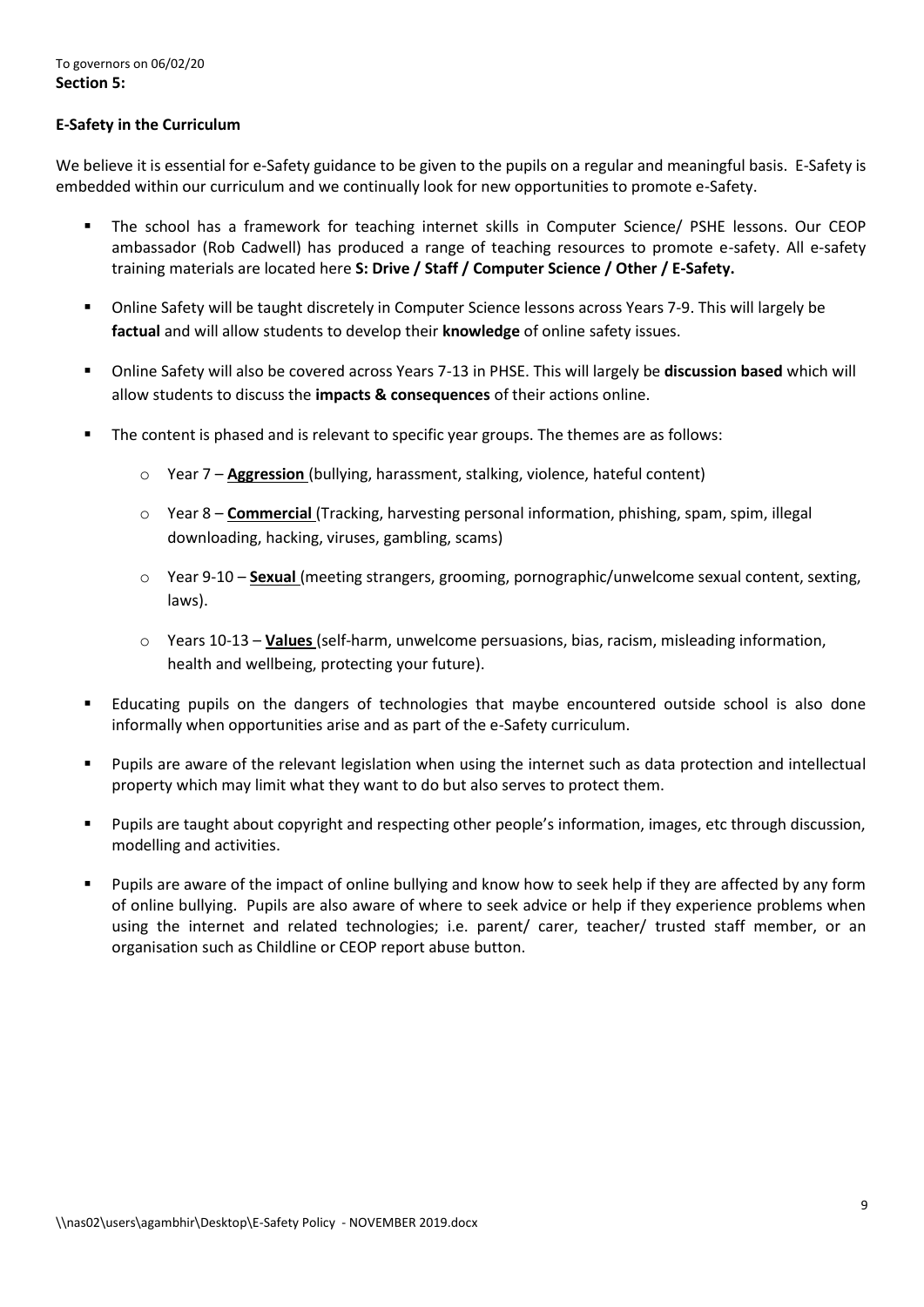## **Support from Parents/Carers**

We will offer the following strategies through calendared 'E-Safety Update' evenings and our website:

- Don't wait for something to happen before you act. Make sure your child understands how to use these technologies safely and knows about the risks and consequences of misusing them
- Make sure they know what to do if they or someone they know are being bullied online
- Encourage your child to talk to you if they have any problems. If they do have a problem, contact the school, the mobile network or the Internet Service Provider (ISP) to do something about it
- Parental control software can limit who your child sends emails to and who he or she receives them from. It can also block access to websites that are not age appropriate
- Make it your business to know what your child is doing online and who your child's online friends are
- It is important that parents and carers ensure that their children are engaged in safe and responsible online behaviour. Some suggestions for parents to stay involved are:
	- o Have agreed family guidelines to check on your child's internet use and promote good 'device hygiene.'
	- o Discuss the kinds of Internet activities your child enjoys
	- $\circ$  Be up front with your child that you will periodically investigate the files on the computer, the browser history files, and your child's public online activities
	- o Search for your child's name online, look at his or her profiles and postings on teen community sites, review web pages or blogs
	- o Tell your child that you may review his or her private communication activities if you have reason to believe you will find unsafe or irresponsible behaviour
	- o Watch out for secretive behaviour as you approach the computer, such as rapidly switching screens, and for attempts to hide online behaviour, such as an empty history file
- We provide more detailed advice on our website

We believe that it is essential for parents/ carers to be fully involved with promoting e-Safety both in and outside of school and also to be aware of their responsibilities. We consult and discuss e-Safety with parents/ carers and seek to promote a wide understanding of the benefits related to ICT and associated risks.

- Parents/carers are required to make a decision as to whether they consent to images of their child being taken/ used in the public domain (e.g., on school website, school social networking accouts)
- The school disseminates information to parents relating to e-Safety where appropriate in the form of:
	- o E-Safety Update evenings
	- o Posters
	- o Website/VLE
	- o Newsletter items
	- o Parent Mail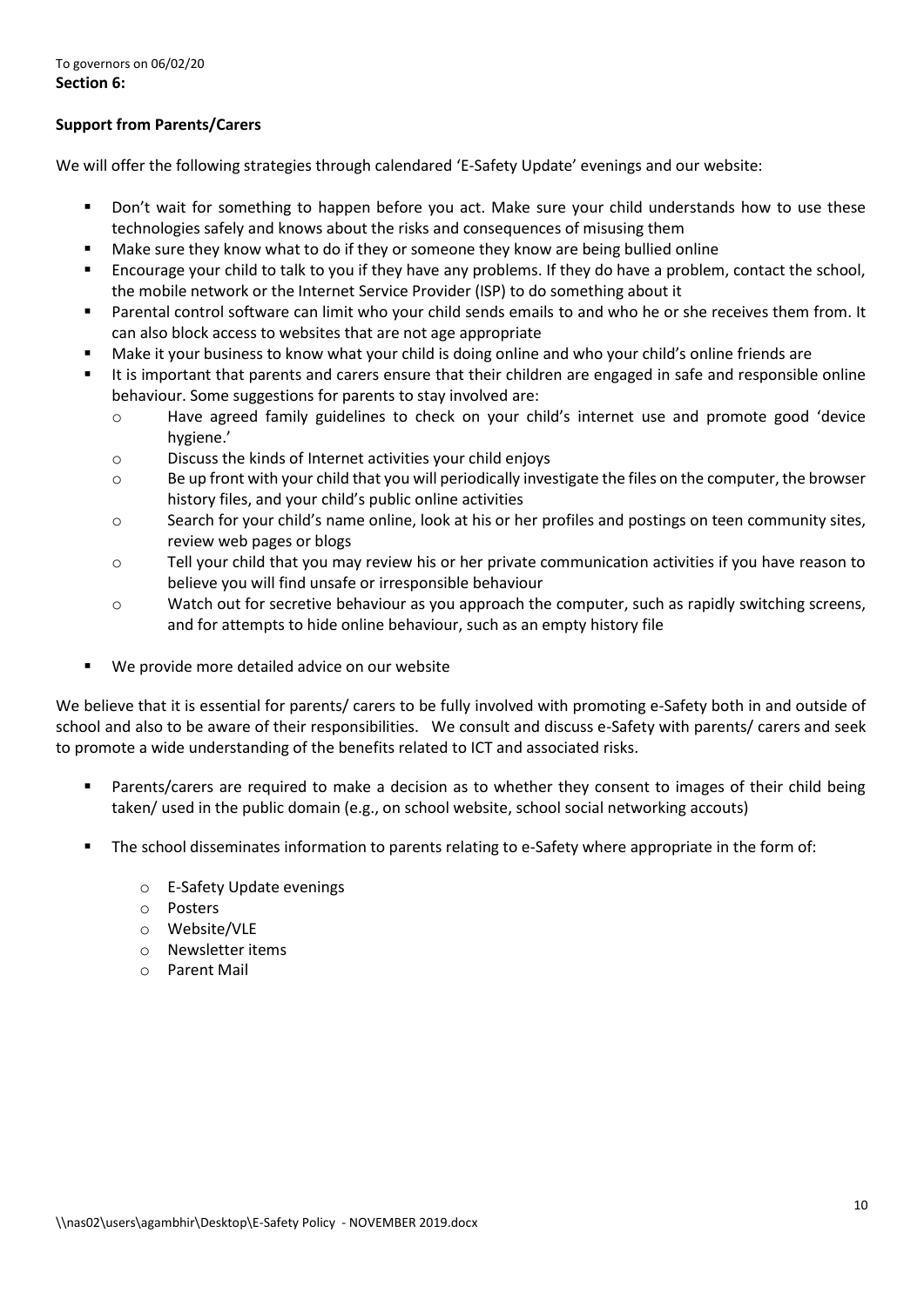## **Responsibilities of Pupils**

Pupils could adopt one or more of the following strategies. These will be outlined in e-safety lessons in the Computer Science curriculum.

 If you feel uncomfortable, remember it is never your fault. It can be stopped and it can usually be traced. Tell someone you trust, such as a teacher or parent, or call an advice line. Try to keep calm. If you are frightened, try to show it as little as possible and try not to get angry. Websites such as [www.kidscape.org.uk](http://www.kidscape.org.uk/) and [www.wiredsafety.org](http://www.wiredsafety.org/) have some useful tips:

## **Text/Video Messaging:**

- You can turn off incoming messages for a couple of days
- If bullying persists you can change your phone number (ask your mobile service provider)
- Do not reply to abusive or worrying text or video messages your mobile service provider will have a number for you to ring or text to report phone bullying. Visit their website for details

#### **Email:**

- Never reply to unpleasant or unwanted emails
- **Don't accept emails or open files from people you do not know**
- Ask an adult to contact the sender's ISP by writing abuse@ and then the host, e.g. [abuse@hotmail.com.](mailto:abuse@hotmail.com)

#### **Chat Room & Instant Messaging**

- Never give out your name, address, phone number, school name or password online. It's a good idea to use a nickname.
- Do not give out photos of yourself either
- Do not accept emails or open files from people you do not know
- Remember it might not just be people your own age in a chat room / instant messaging room
- End the conversation if you feel uncomfortable
- Tell your parents or carers if you feel uncomfortable or worried about anything that happens
- Think carefully about what you write and remember everything that you write can also be traced

#### **Section 8**

#### **How will complaints regarding e-safety be handled?**

The school will take all reasonable precautions to ensure e-Safety. However, due to the international scale and linked nature of internet content, the availability of mobile technologies and speed of change, it is not possible to guarantee that unsuitable material will never appear on a school computer or mobile device. The school cannot accept liability for material accessed, or any consequences of Internet access.

Staff and pupils are given information about infringements in use and possible sanctions. Sanctions available include:

- Interview/counselling by tutor / Head of House / e-Safety Co-ordinator / Headteacher;
- **Informing parents or carers;**
- Removal of internet or computer access for a period, [which could ultimately prevent access to files held on the system, including examination coursework];
- Referral to Social Care / Police

Any complaint about staff misuse or bullying or complaints of cyberbullying are dealt with in accordance with our Anti-Bullying Policy or the Staff Disciplinary Policy.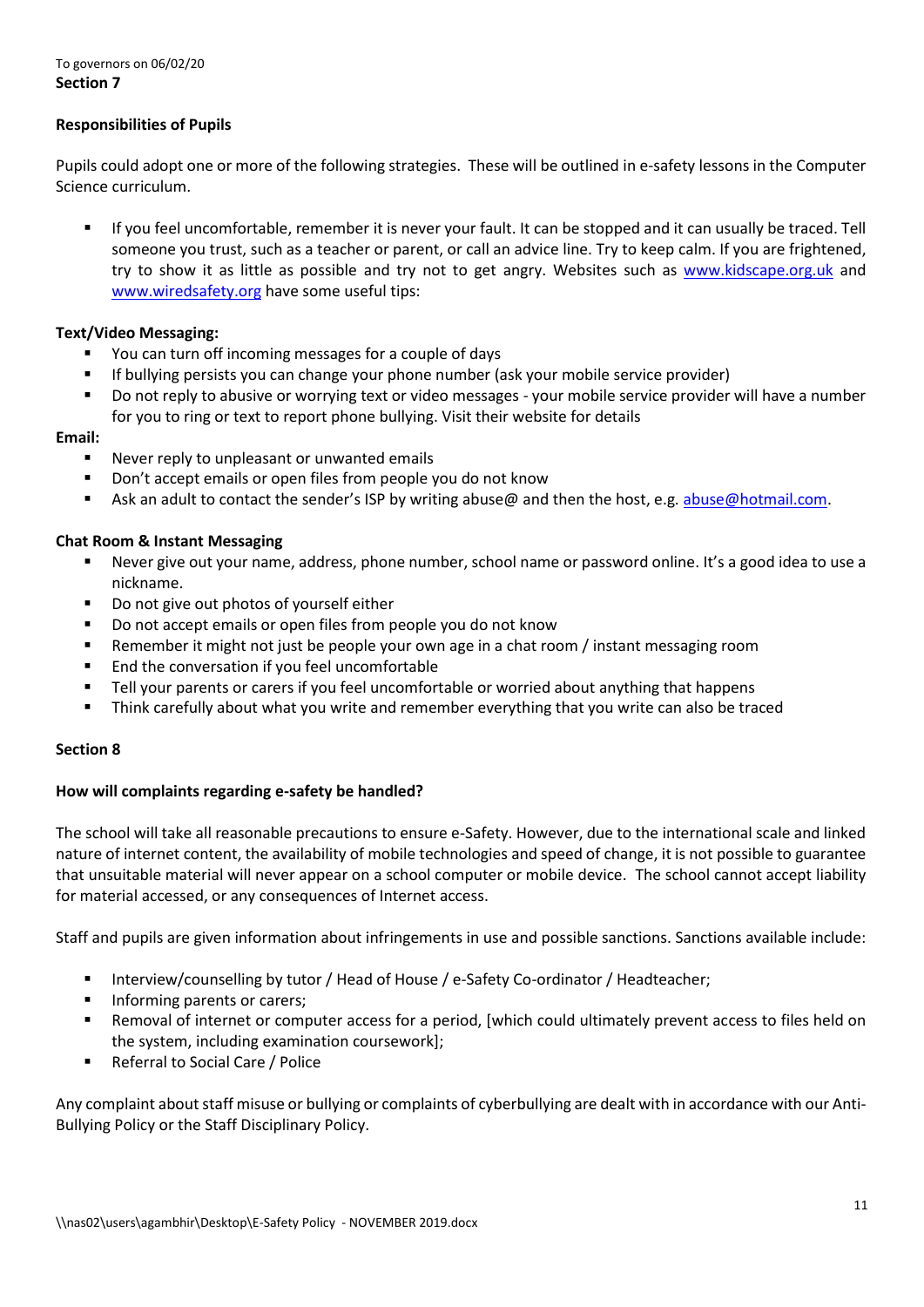To governors on 06/02/20 Complaints related to child protection are dealt with in accordance with school / LSCB child protection procedures. David Cregeen is the first port of contact for all child protection concerns. **Section 9**

## **Reviewing our Policy**

We will review our e-safety policy using the following measures:

- **The number of incidents that are reported to staff over a given period**
- Pupils' perceptions of the scale through periodic questionnaires and discussions with the Year and School Councils

We recognise that there may be times when parents feel that we have not dealt well with an incident of e-safety and we would ask that this be brought to the Headteacher's notice. If the Headteacher cannot resolve these concerns informally, parents can raise their concerns more formally through the school's Complaints Procedure. This involves contacting the clerk to the Governors through school.

## *RELATED POLICIES*

Our E-Safety policy links with and should be read in conjunction with the other sections of the Safeguarding Policy, and:

Health & Safety Policy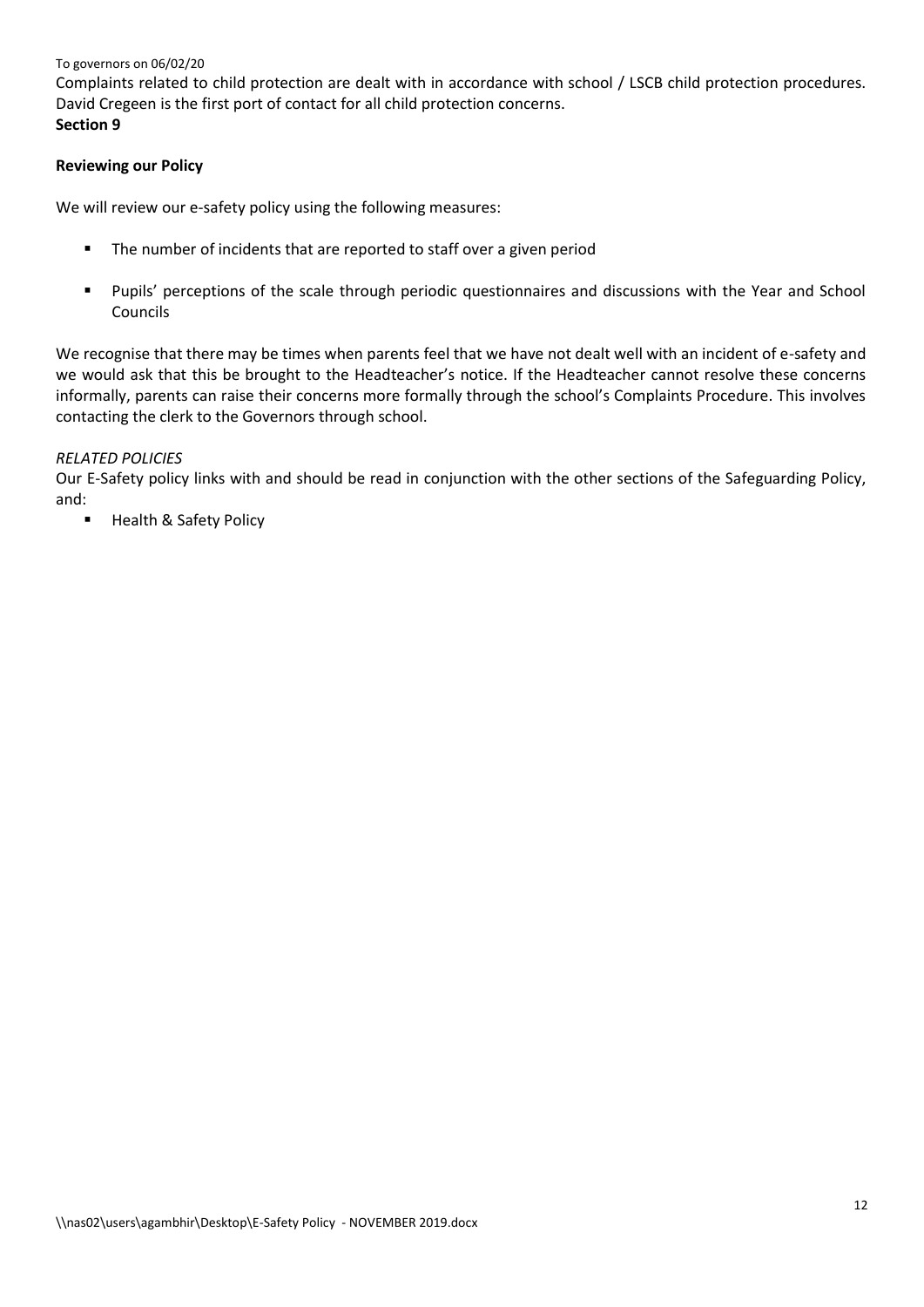## **Computer Network Acceptable Use Policy (AUP) for Students**

Access to the school network is provided for you to carry out recognised schoolwork and extra-curricular activities, but only on the condition that you agree to follow this AUP.

Each time you log onto the computer network, you are shown a summary of this AUP. By clicking 'OK' and entering your username and password, you are agreeing to abide by this AUP.

We define our network as:

- using a physically wired computer
- accessing the network using a Wireless Access Point on a personal device
- accessing the school website and email
- accessing the VLE (Internally and Externally)

The following conditions also apply to those who use our network via our Wireless Access Points (WAPs). These are not for personal use.

#### **General**

- You are responsible for all use of your account on the school network. Never tell your password to anyone else or let them use your account. If you think someone has discovered your password or is using your account, tell a member of the IT staff immediately.
- Never use another person's account. You must not attempt to install any programs on a school computer or run them from removable media. You must not attempt to by-pass any security systems, modify any profile or install registry entries.
- You must only use a printer for school-related work and activities. Careless or deliberate wasting of paper will result in your printing facility being withdrawn. All printing use is monitored and may be checked at any time.
- Eating and drinking are strictly prohibited in any computer room.
- Always make sure that you have completely logged off the computer before leaving it unattended.
- **Always leave the computer and the surroundings as you would like to find them.**
- No computer equipment may ever be removed from its location or tampered with. Any such interference with school property will be reported to the Head of Computer Science, or if appropriate to the Head Teacher.
- 'Hacking' i.e. unauthorised access or use of personal information, contrary to the provisions of the General Data Protection Regulation (GDPR), is a serious offence. Intentional damage to computers, computer systems or computer networks, including unauthorised damage or interference to any files may be considered a criminal offence under the Computer Misuse Act 1990.
- You should be aware that the unauthorised copying of software, images or documents is contrary to the provisions of the Copyright, Designs & Patents Act 1988 and is not permitted.
- The installation, copying or transmitting of obscene material is not permitted and may be considered a criminal offence under the Obscene Publications Act 1959/1964. In addition, any material in your account which the school considers inappropriate (including music, video and computer game files) or offensive will be removed immediately without prior warning.
- All files stored on the network will be treated as school property, including e-mail. IT Services staff and Computer Science staff may look at files and communications at any time to ensure that the system is being used responsibly, especially if they have a reasonable suspicion that the system is being misused. You should not expect that your work and e-mails will always be private.

## **The Internet and E-mail**

The Internet is provided for you to conduct genuine research and communicate with others. All the sites you visit are recorded and kept for at least 6 months. Remember that access is a privilege, not a right, and that access requires responsibility at all times.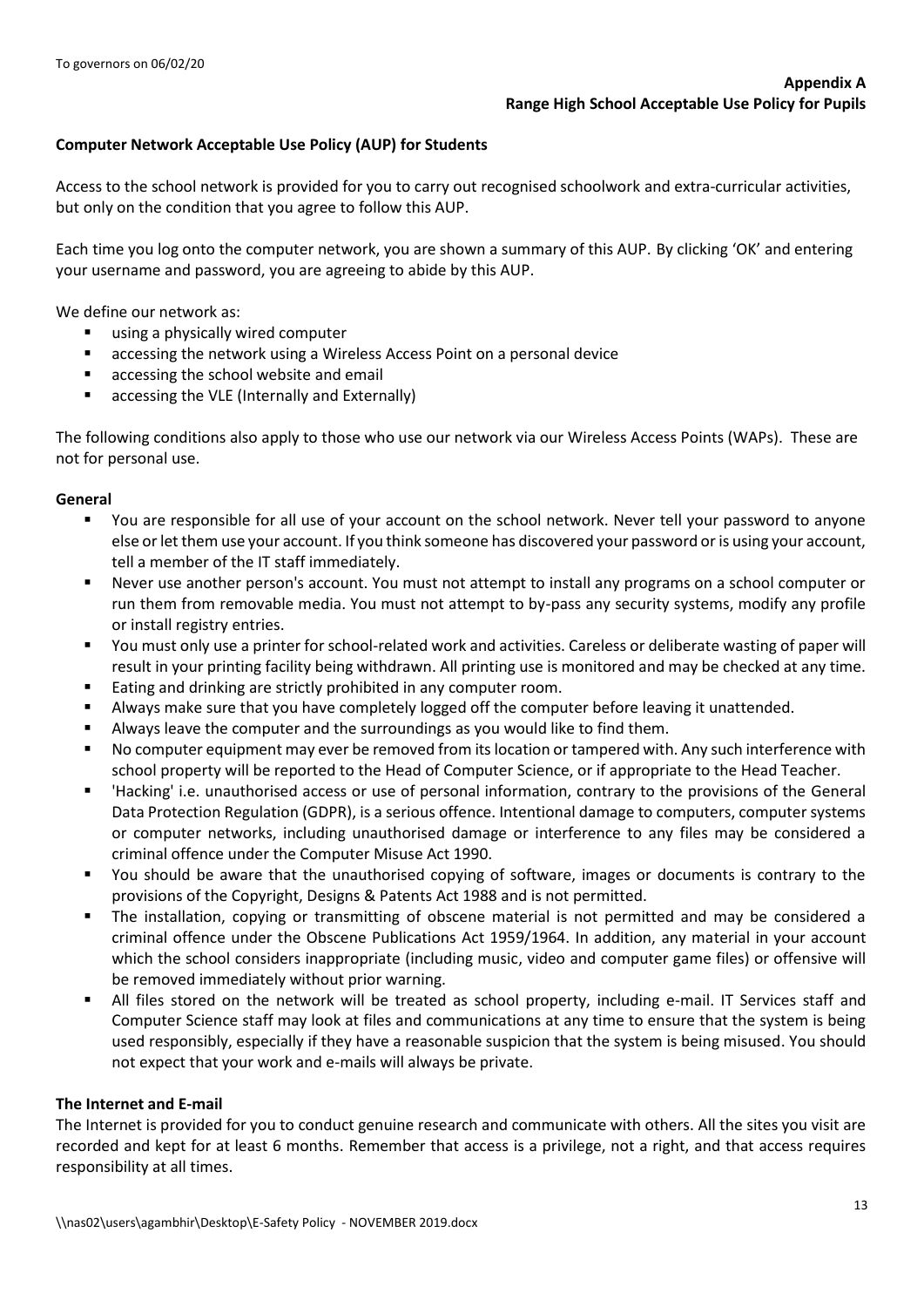- You must never send, display, access or try to access any obscene or offensive material. You must not use obscene or offensive language in e-mails. Remember that you are a representative of your school on a global public system - never swear, use vulgarities, or any other inappropriate language. Remember that the school has the right to read your e-mails.
- You must never harass, insult or attack others through electronic media. Within the school this is bullying and will be punished as such. Also, e-mail 'bombing' is a serious offence and will result in your suspension from the system. Remember that any e-mail you send can be traced. A recipient of an offensive e-mail from you may take legal action against you. You must not attempt to bypass internet and email restrictions using any method including the use of online proxy / firewall bypass sites.
- Never copy and make use of any material without giving credit to the author. Not only are you infringing copyright, but also you will be guilty of plagiarism. If you are a student in Key Stage 4 or 5 and are suspected of plagiarism as part of your coursework or Non-Exam Assessments (NEA) the relevant exam boards will be informed.
- Never reveal any personal information, the home address or personal phone numbers of yourself or other people.
- Check with a member of the Computer Science staff before opening unidentified e-mail attachments or completing questionnaires or subscription forms.
- A log of all emails sent, received and forwarded is kept forever by Gmail, even if you delete them from your own mailbox. All files stored in your google drive account are kept forever by Google, even if you delete them.

#### **Games**

With the exception of educational games expressly permitted by a member of staff, games may never be played from any pupil's account, from removable media or over the internet. Never attempt to download any games or executable programs from the internet without the express permission of a member of the IT Services team.

#### **Sanctions**

Any infringement of the AUP will be reported to the CAL of Computer Science and the Network Manager. Punishments will vary dependant on the severity of the infringement, but may include:

- A detention
- A temporary network/internet ban
- Your parents / carers / head of house being informed
- A permanent network/internet ban

For more serious offences, such as the transmission of offensive material or 'hacking', the Head Teacher, and your parents will be informed. Note that if a criminal offence appears to have been committed, the school will refer the matter to the police.

Note that this AUP may be updated from time to time. The latest AUP can be found on the school website at [http://www.range.sefton.sch.uk](http://www.range.sefton.sch.uk/) .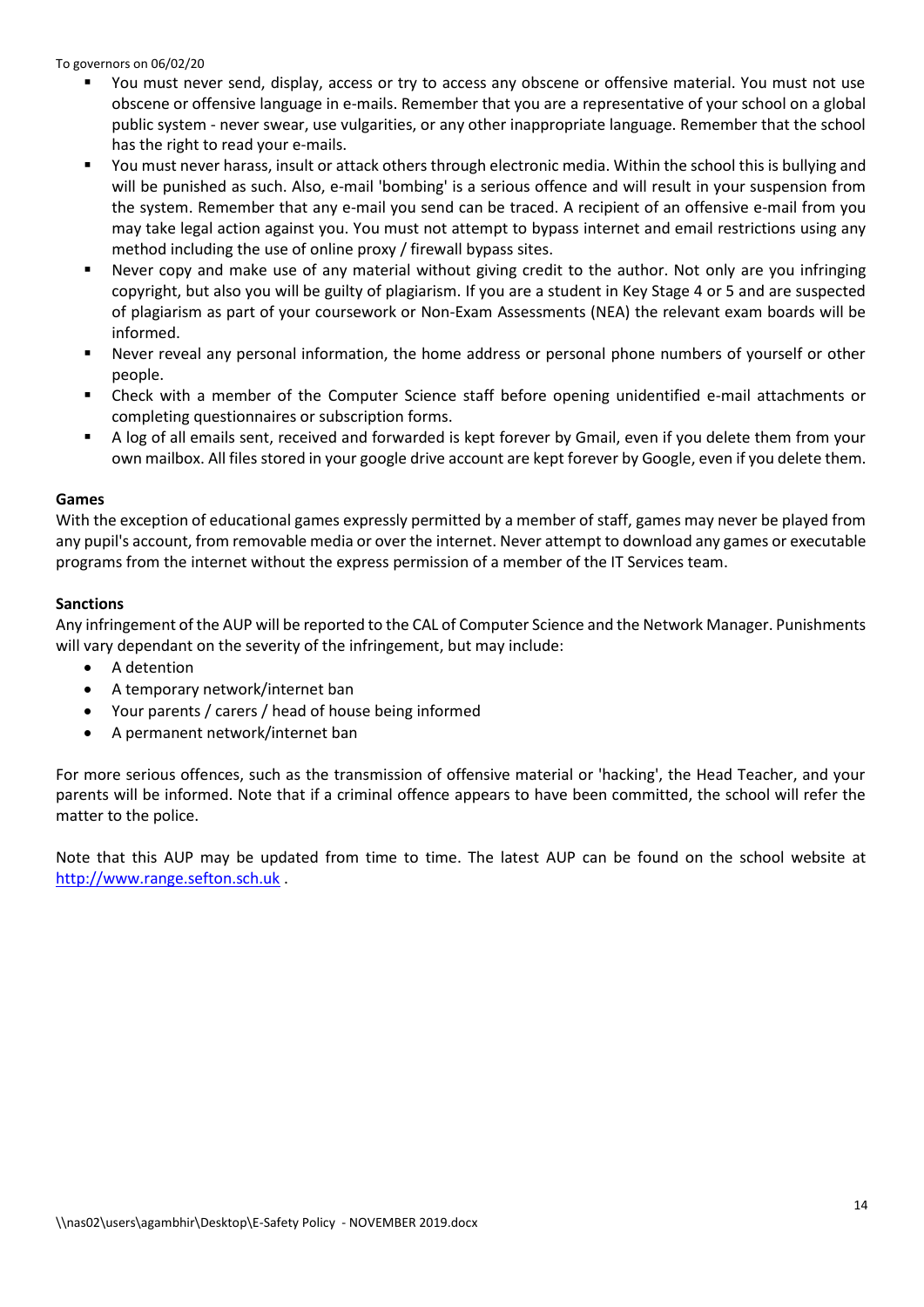## **Computer Network Acceptable Use Policy (AUP) for Staff**

Access to the school network is provided for you to carry out recognised schoolwork, but only on the condition that you agree to follow this AUP.

Each time you log onto the computer network, you are shown a summary of this AUP. By clicking 'OK' and entering your username and password, you are agreeing to abide by this AUP.

We define our network as:

- using a physically wired computer
- accessing the network using a Wireless Access Point on a personal device
- accessing the school website and email
- accessing the VLE (Internally and Externally) and SIMs and ClassCharts from home

The following conditions also apply to those who use our network via our Wireless Access Points (WAPs). These are not for personal use.

You are allowed to use the school network for personal purposes as long as that usage

- 1. Is not illegal
- 2. Is compatible with the school's safeguarding policy
- 3. Is compatible with the Staff Code of Conduct
- 4. Is on your own device or in a private staff area
- 5. Is not in view of pupils
- 6. Is not in directed time

Ask a member of SLT for guidance if you are unsure.

This AUP forms part of our overall Staff Code of Conduct.

## **General**

- You are responsible for all use of your account on the school network. Never tell your password to anyone else or let them use your account. If you think someone has discovered your password or is using your account, tell a member of the IT services immediately.
- Never use another person's account. You must not attempt to install any programs on a school computer or run them from removable media. You must not attempt to by-pass any security systems, modify any profile or install registry entries.
- **IMALA 1998** Images of pupils and/or staff will only be taken, stored and used for school purposes inline with school policy and not be distributed outside the school network without the permission of David Cregeen.
- You have responsibility for checking all ICT (especially online based) resources (e.g. clips from YouTube) before they are used with pupils to ensure that the resources are appropriate and will not cause offence to any pupils or other members of staff.
- You have responsibility for checking resources that store student details (e.g. senecalearning.com, quizizz.com) to ensure all data transmission is encrypted and that the website keeps students details safe and secure.
- You must only use a printer for school-related work and activities. Careless or deliberate wasting of paper will result in your printing facility being withdrawn. All printing use is monitored and may be checked at any time.
- Always make sure that you have completely logged off the computer before leaving it unattended.
- Always leave the computer and the surroundings as you would like to find them.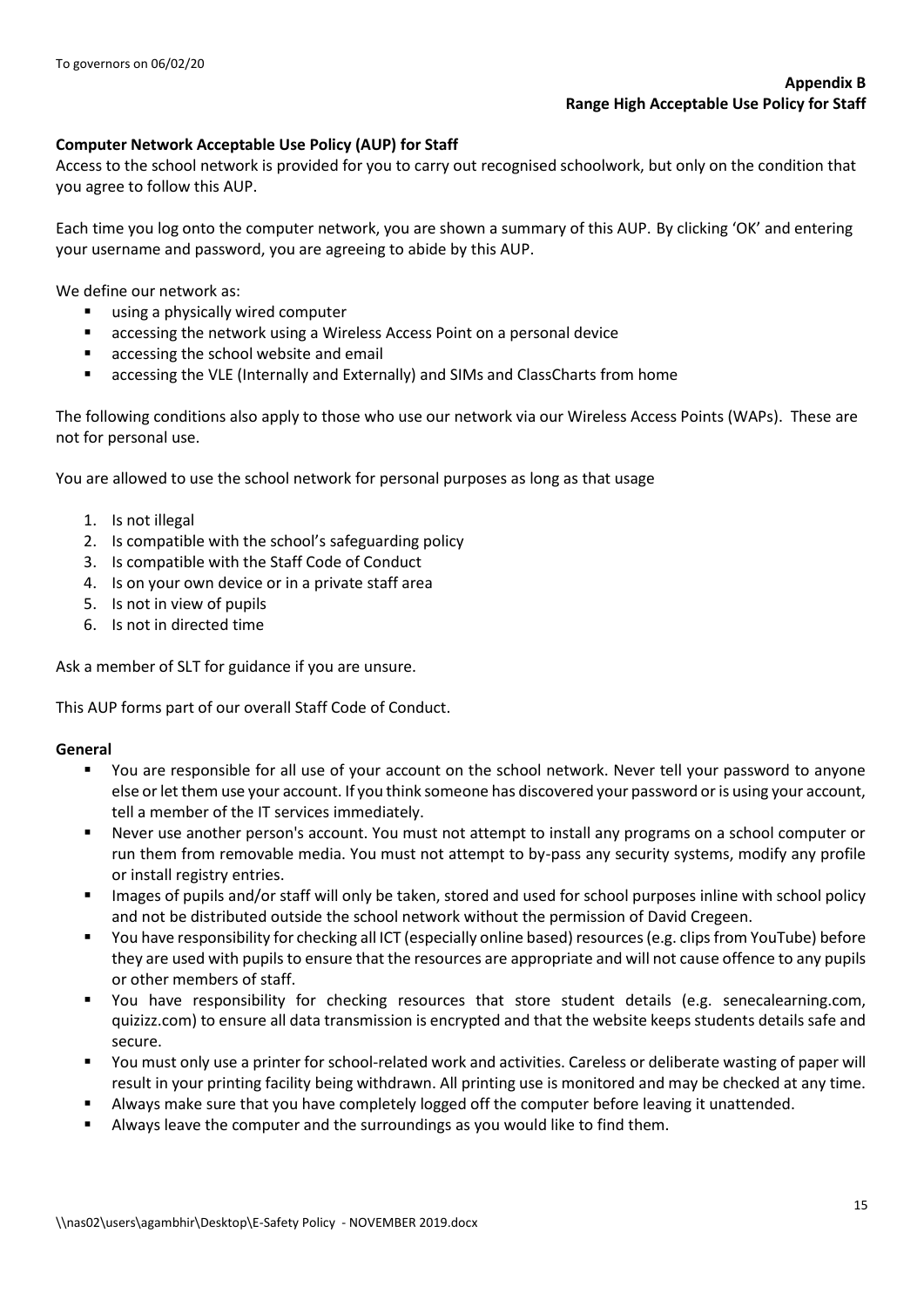- No computer equipment may ever be removed from its location or tampered with. Any such interference with school property will be reported to the Head of Computer Science, or if appropriate to the Head Teacher.
- 'Hacking' i.e. unauthorised access or use of personal information, contrary to the provisions of the General Data Protection Regulation (GDPR), is a serious offence. Intentional damage to computers, computer systems or computer networks, including unauthorised damage or interference to any files may be considered a criminal offence under the Computer Misuse Act 1990.
- You should be aware that the unauthorised copying of software, images or documents is contrary to the provisions of the Copyright, Designs & Patents Act 1988 and is not permitted.
- The installation, copying or transmitting of obscene material is not permitted and may be considered a criminal offence under the Obscene Publications Act 1959/1964. In addition, any material in your account which the school considers inappropriate (including music, video or game files) or offensive will be removed immediately without prior warning.

By agreeing to the Staff AUP you undertake to abide by Data Protection legislation (GDPR) and should familiarise yourself with the school's Data Protection Policy if you use school data away from the school site or on a device which does not belong to the school. The school has assessed the related benefits and disadvantages of requiring double encryption log-ins and decided that the disadvantages currently outweigh the benefits. The school will therefore not require double authentication log-ins. You undertake to make all efforts to protect school data by:

- 1. Using encryption on any portable data storage devices ("memory sticks") used to hold school data. You must ask the IT technicians to check encryption is enabled on any of your own devices, or use a device provided by the school which will have encryption.
- 2. Ensuring any of your own tablets or smartphones which are permanently logged into the school network are password protected and have a 'locate and wipe' facility which can be used if they are lost or stolen. Please see the IT technicians to check the status of your device. If your device does not have this facility you must log out of the school system after each episode of use.
- 3. Ensuring that you log out of the school network if using devices at home to prevent those who are not Range High School employees from accessing any data.
- 4. Signing the SIMS Code of Conduct if you wish to be allowed to use SIMS at home.

## **Shared Drive/VLE**

- All files held on the network or VLE will be treated as school property, including e-mail. IT services staff may look at files and communications to ensure that the system is being used responsibly. You should not expect that your work and e-mails will always be private (with regards to Freedom of Information; Safeguarding & Disciplinary matters).
- Sensitivity should be taken when putting files onto the shared drive and inappropriate or offensive materials should not be placed onto the shared drive or the VLE.
- You must not tamper with files belonging to other members of staff such as deleting, moving or editing files that you are not authorised to.

## **The Internet and E-mail**

The Internet is provided for you to carryout your day-to-day roles. All websites you visit are recorded and kept for at least 6 months.

 You must never send, display, access or try to access any obscene or offensive material. You must not use obscene or offensive language in e-mails. Remember that you are a representative of your school on a global public system - never swear, use vulgarities, or any other inappropriate language. Remember that the school has the right to read your e-mails under certain conditions. Your emails will not be routinely monitored. However the SLT reserve the right to look at staff emails if they have reasonable suspicion that the system has been misused, or a safeguarding issue has arisen. Freedom of Information requests may result in your e-mails being read by the parents of pupils. Never write something in an e-mail which you would not like to be read by them.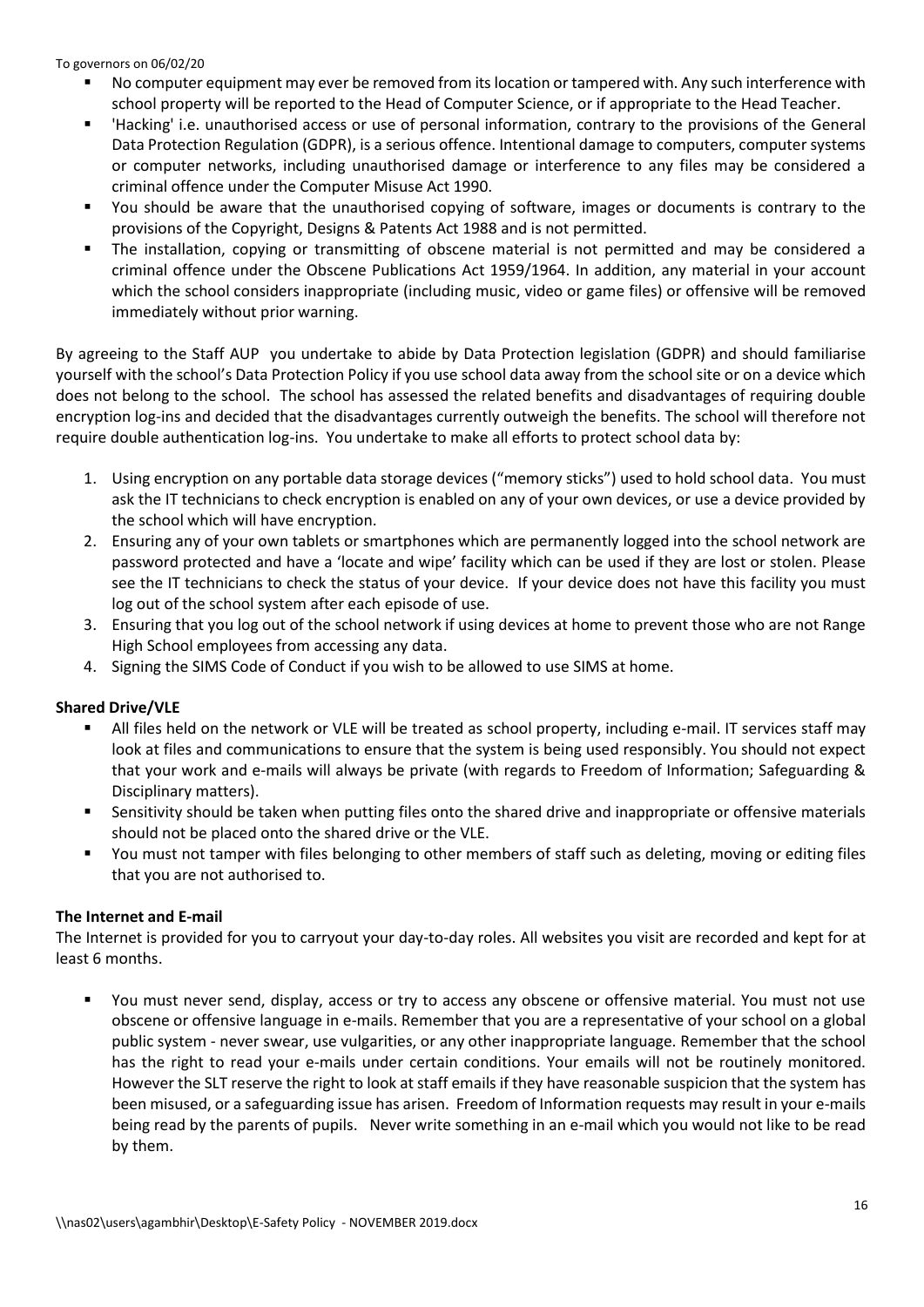- You must never harass, insult or attack others through electronic media. Within the school this is bullying and will be punished as such. Also, e-mail 'bombing' is an offence and will result in your suspension from the system. Remember that any e-mail you send can be traced. A recipient of an offensive e-mail from you may take legal action against you. You must not attempt to bypass internet and email restrictions using any method including the use of online proxy / firewall bypass sites.
- Never copy and make use of any material without giving credit to the author. Not only are you infringing copyright, but also you will be guilty of plagiarism.
- Never reveal any personal information, the home address or personal phone numbers of yourself or other people.
- Check with a member of the IT Services before opening unidentified e-mail attachments or completing questionnaires or subscription forms.
- A summary of what does, and does not constitute responsible internet use is displayed in all IT rooms. Use of the school system is an acknowledgement of acceptance of these guidelines.
- Never attempt to download any games or executable programs from the internet without the express permission of a member of the IT Services team.
- When using SIMS ensure pupil data remains confidential.
- A log of all emails sent, received and forwarded is kept forever by Gmail, even if you delete them from your own mailbox. All files stored on the VLE or in your google drive account are kept forever by Google, even if you delete them.

#### **Sanctions**

Any infringement of the AUP will be reported to the Head of Computer Science and the Network Manager. Punishments will vary dependant on the severity of the infringement.

For more serious offences, such as the transmission of offensive material or 'hacking', the Headteacher will be informed. Note that if a criminal offence appears to have been committed, the school will refer the matter to the police.

Note that this AUP may be updated from time to time. The latest AUP can be found on the VLE.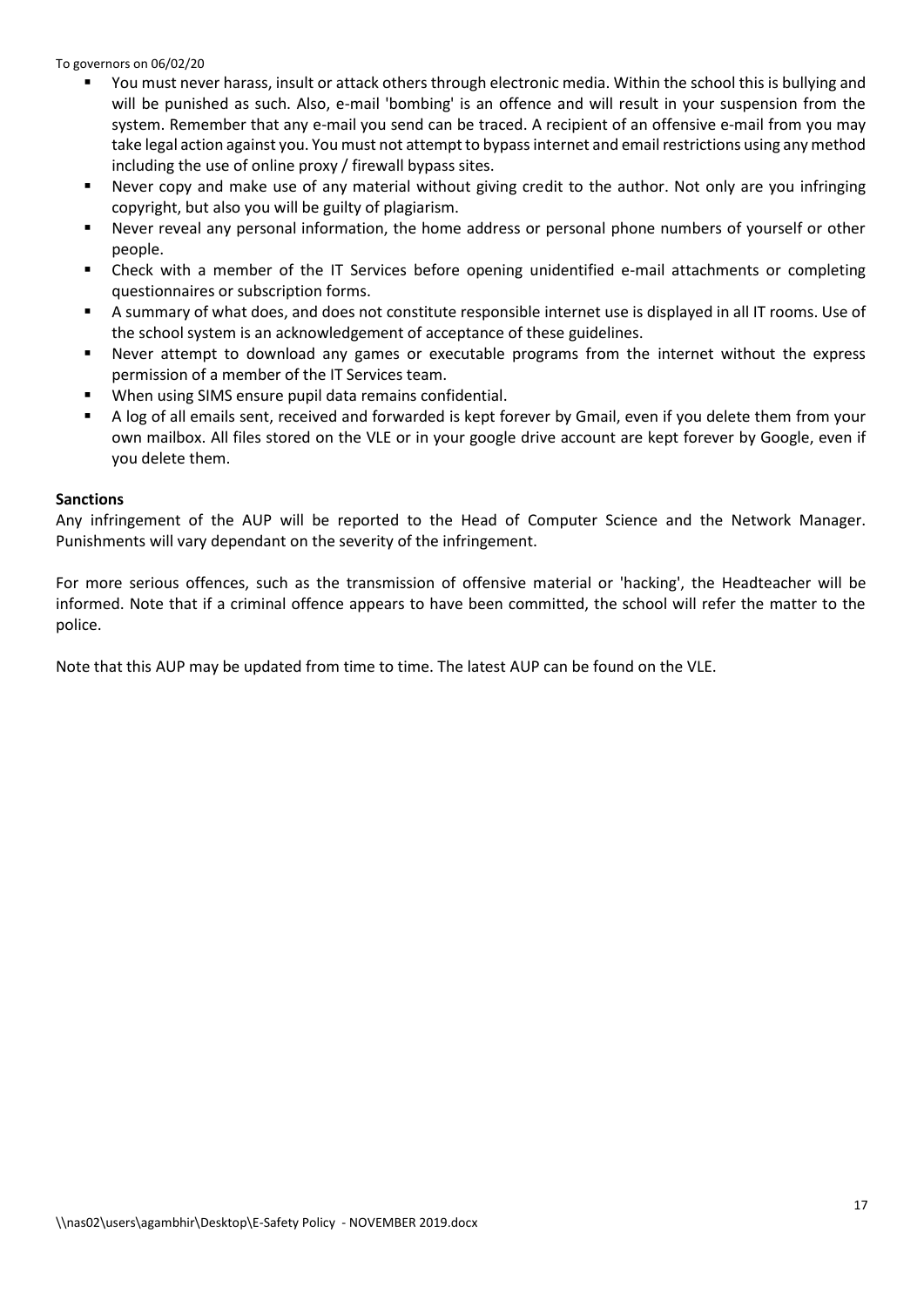#### **Home access to SIMS**

#### **Protocol**

Information held on SIMS about pupils is sensitive and confidential. Colleagues must make all efforts to ensure this data remains confidential. **Failure to do so may result in disciplinary action**. This contract serves as a formal record that colleagues who use SIMS at home are conscious of this obligation.

In order for you to have access to SIMS from home you must sign and return this document to the school's Network Manager before permissions can be granted. You will receive an email once access has been authorised.

By signing this protocol you agree to all the conditions below and take all reasonable responsibility for ensuring there is no unauthorised access via your login route or username and password. Failure to do so could not only jepardise the security of the school's information management system but could also lead to discipinary action being instigated.

At present only computers that use the Windows operating system can access SIMS from home. If you have an Apple Mac machine and would like to investigate further how you can gain access please speak to the Network Manager.

## **Conditions of use**

1. Ensure that your computer has working Anti-Virus and firewall software installed, and that your computer is fully upto date with the latest Windows Updates. To do this go to the "Action Center" (found in Control Panel) and check the status under the security tab: -

|                                                                                                                                | Control Panel > All Control Panel Items > Action Center                                                                                                                               | Search Control Panel<br>$+$<br>▾∣                                                      |               |  |
|--------------------------------------------------------------------------------------------------------------------------------|---------------------------------------------------------------------------------------------------------------------------------------------------------------------------------------|----------------------------------------------------------------------------------------|---------------|--|
| <b>Il Panel Home</b><br>e Action Center settings<br>e User Account Control<br>IS<br>rchived messages<br>erformance information | Security<br>Windows Defender needs to scan your computer<br>Scanning on a regular basis helps improve the security of your computer.                                                  |                                                                                        | ㅅ<br>Scan now |  |
|                                                                                                                                | Network firewall                                                                                                                                                                      | On                                                                                     |               |  |
|                                                                                                                                | Windows Firewall and F-Secure Client Security 11.00 both report that they are turned on.<br>Note: Two or more firewalls running at the same time can cause conflicts with each other. |                                                                                        |               |  |
|                                                                                                                                | <b>Windows Update</b>                                                                                                                                                                 | On                                                                                     |               |  |
|                                                                                                                                |                                                                                                                                                                                       | Windows will automatically install updates as they become available.                   |               |  |
|                                                                                                                                | <b>Virus protection</b>                                                                                                                                                               | On                                                                                     |               |  |
|                                                                                                                                |                                                                                                                                                                                       | F-Secure Client Security 11.00 reports that it is up to date and virus scanning is on. |               |  |
|                                                                                                                                | Spyware and unwanted software protection                                                                                                                                              | On                                                                                     |               |  |
|                                                                                                                                | F-Secure Client Security 11.00 reports that it is turned on.                                                                                                                          |                                                                                        |               |  |
|                                                                                                                                | View installed antispyware programs                                                                                                                                                   |                                                                                        |               |  |
|                                                                                                                                | Internet security settings                                                                                                                                                            | OK                                                                                     |               |  |
|                                                                                                                                | All Internet security settings are set to their recommended levels.                                                                                                                   |                                                                                        |               |  |
|                                                                                                                                |                                                                                                                                                                                       | $\sim$                                                                                 |               |  |

- 2. Anything in red requires your attention.
- 3. **Do not use** this connection in an unsecure / public place such as an Internet Café or via Hotel / public Wifi etc. If you are using your home wifi to connect, make sure it is suitably secured with a password (not the default) and encryption enabled.